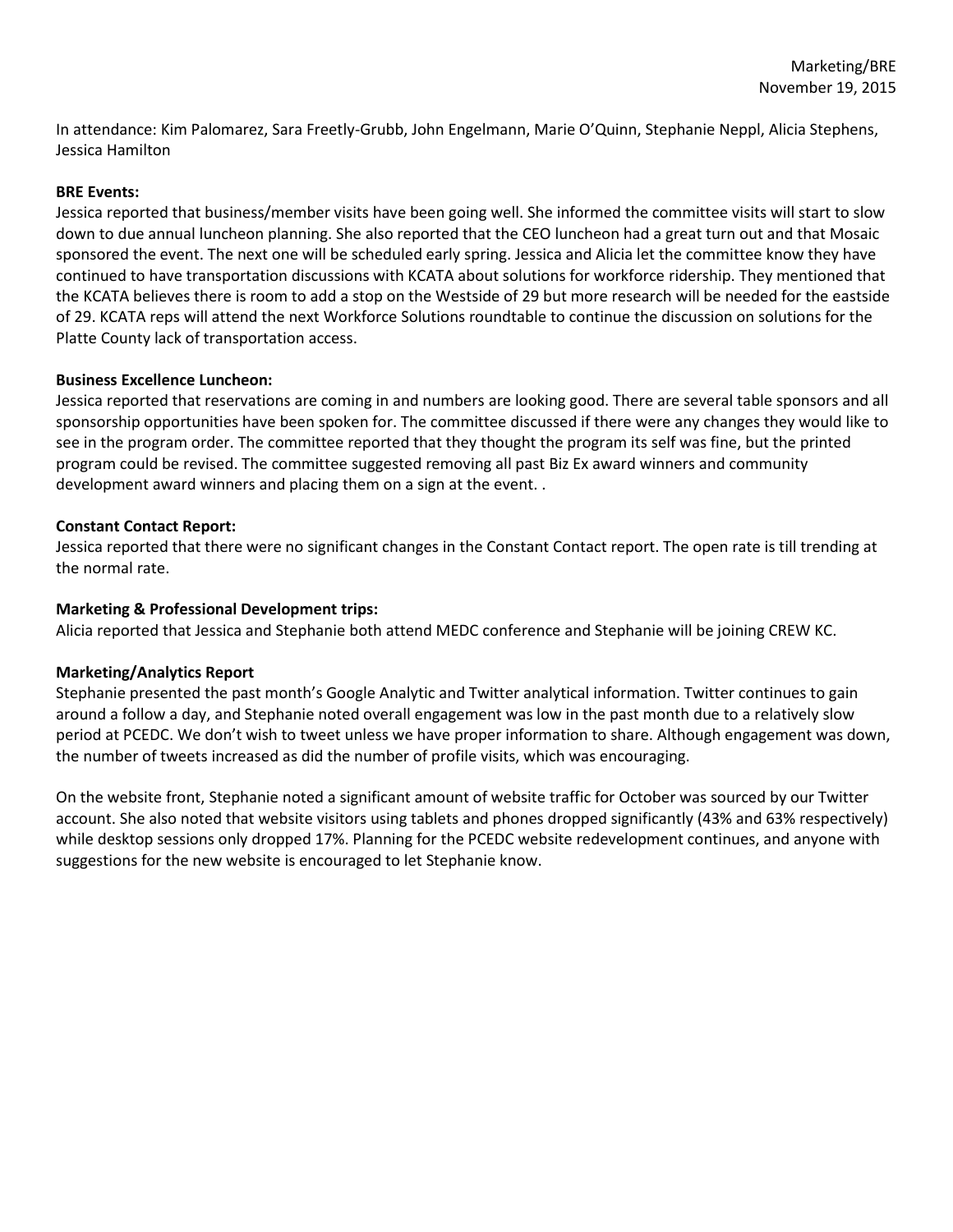In attendance: Alicia Stephens, Stephanie Neppl, Mike Kearns, Joe McBride, John Engelmann, Jackie Carlson, Jeff Elsea

Alicia started the meeting by giving an update on BRE/Member Visits in Jessica's absence. She said Jessica was scheduling many visits that served as both member and BRE meetings. Jessica attended the Synchronist User's Forum this week and came back with many ideas to grow PCEDC's Business Retention program, including branding and upping the BRE presence on the PCEDC website.

The CEO Luncheon is November 11, and Jackie asked how PCEDC did follow-up with attendees after the last one. She suggested a survey of some kind to gauge how valuable people found the luncheon. Mike suggested a simple onequestion survey asking attendees if they would recommend the event to others and if not, why?

Alicia provided a report on Constant Contact and reported a consistent open rate around 35%. Jackie Carlson pointed out that many people read their emails on the preview feature and those views don't register as 'open' so perhaps our open rate is a bit higher than we think.

Alicia reminded the group that the Business Excellence Luncheon would be held on December  $11<sup>th</sup>$  and that the sponsor letter would be going out soon.

Stephanie gave an update on website and Twitter statistics. We will now use a new website for running our Google Analytics called 'Whatagraph' recommended by Mike Kearns. The group discussed the high number of new visitors who find the website through Google, reviewed the browsers used as well as mobile vs tablet vs desktop. Stephanie noted that the social media traffic to the site increased 16.7% in September which was promising given we only use Twitter. Twitter numbers remained similar with an average of 1 new follower per day. Stephanie said she wants to tweet more content with links that we can track engagement so she'll start working on scheduling on tweets sending to web content, news stories and more to see what type of content drives engagement.

A longer discussion was held about a plan of action for the PCEDC website. Alicia said now is the time to start thinking about plans - whether to enhance the current site or start new and the costs for both. She mentioned the current difficulty with Rolet and not fully owning our site. Alicia asked the group for feedback – discussion circled around what the biggest goal is for a new site. Mike said a more robust site with more capabilities, responsiveness and ease is ideal as well as something more secure. Stephanie said she wanted something more dynamic visually - Alicia noted our site is very text heavy. John said Parkville is working with New Age (Keith) and the cost of the new site was around 9K.

Alicia and Stephanie will research options and work through costs for either a new site or phasing in significant changes. Mike said she had a few ideas for other web companies to work with and would send to Stephanie. The group was urged to provide feedback at any time.

Alicia noted that Jessica now has a conflict with the Marketing/BRE meeting due to her Northland Leadership program so she will suggest a few other meeting options for going forward.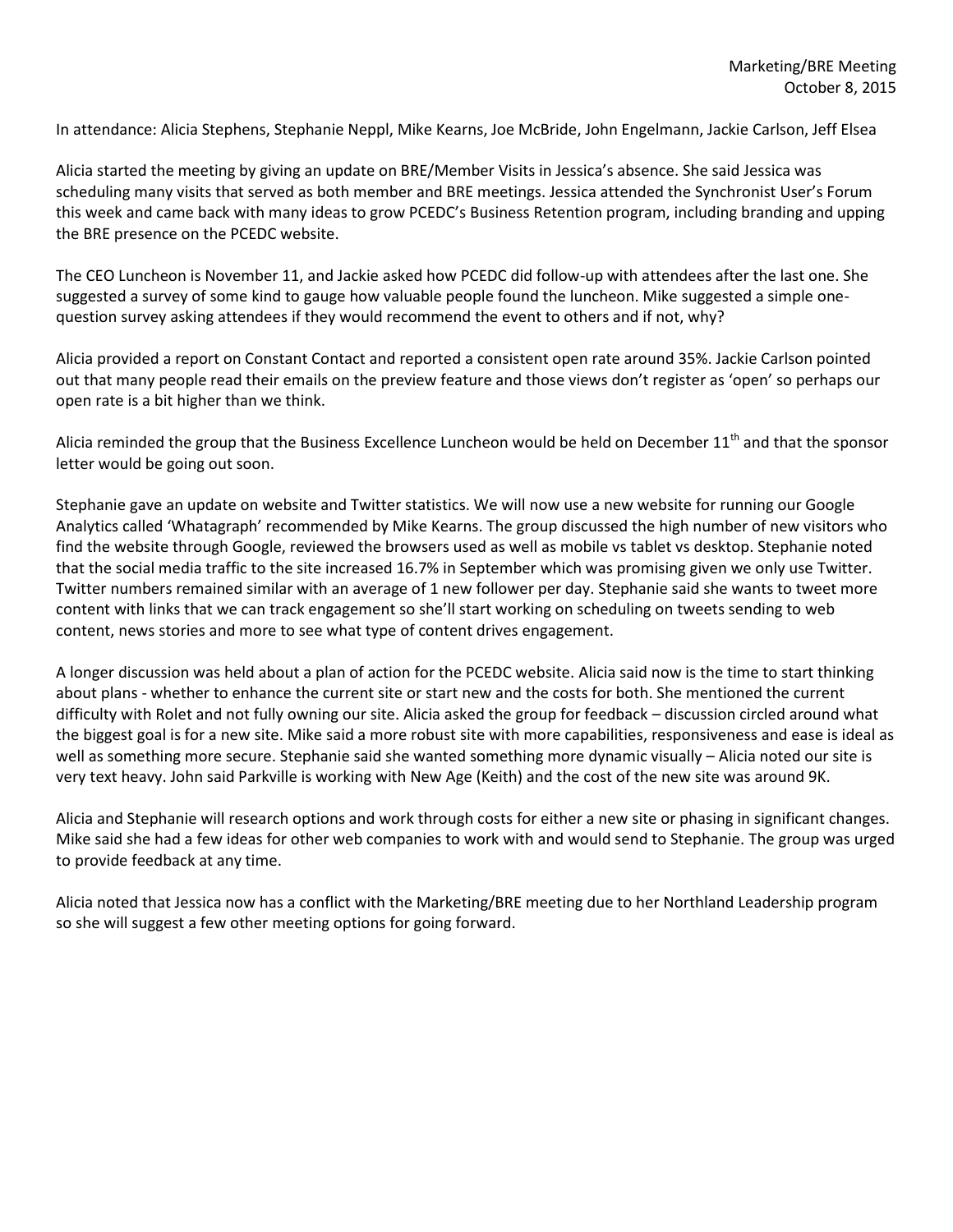In attendance: Alicia Stephens, Stephanie Neppl, Sara Freetly-Grubb, Jessica Hamilton, Mike Kearns, Joe McBride

Jessica started the meeting by giving an update on BRE/Member Visits. She let the group know she has completed several visits since the last meeting and currently in the process of setting up her next round of visits. She also informed the group of upcoming BRE events. The group was provided a list of these events with dates.

Jessica provided a report on Constant Contact. It was mentioned that in the past three months we have made 9941 contacts with individuals. She also said we are on par with our open rate.

Next the group discussed graphics for the upcoming Business Excellence Luncheon. The committee was provided a print out of the materials that would be used for the event. Sara from Candid let the group know, she will have a program template soon. The committee liked the graphics that were provided. Alicia mentioned she was open to ideas for the event.

Suggestions for the luncheon:

- \*Reaching out to the schools to see if there is a student who could assist with creating a video for the event
- \*Having a special speaker for the event
- \*"Man behind the Scenes" speaking during the program
- \*Group toast at the end of the event

Alicia mentioned upcoming marketing and professional development trips. She informed the group that Jessica would be attending the Synchronist Forum. Jessica and Stephanie would also attend the MEDC Conference. She also said either herself or Stephanie with attend the Women in E.D. Conference.

Stephanie gave an update on website and Twitter statistics. She noted a nice decrease in the website bounce rate (down 7% from last month) and advised the group that she will be looking more in-depth at where the web traffic is coming from to work out an action plan for further web optimization. The Twitter account continues to grow, and the group discussed its use and potential to be used further to share both PCEDC and member news.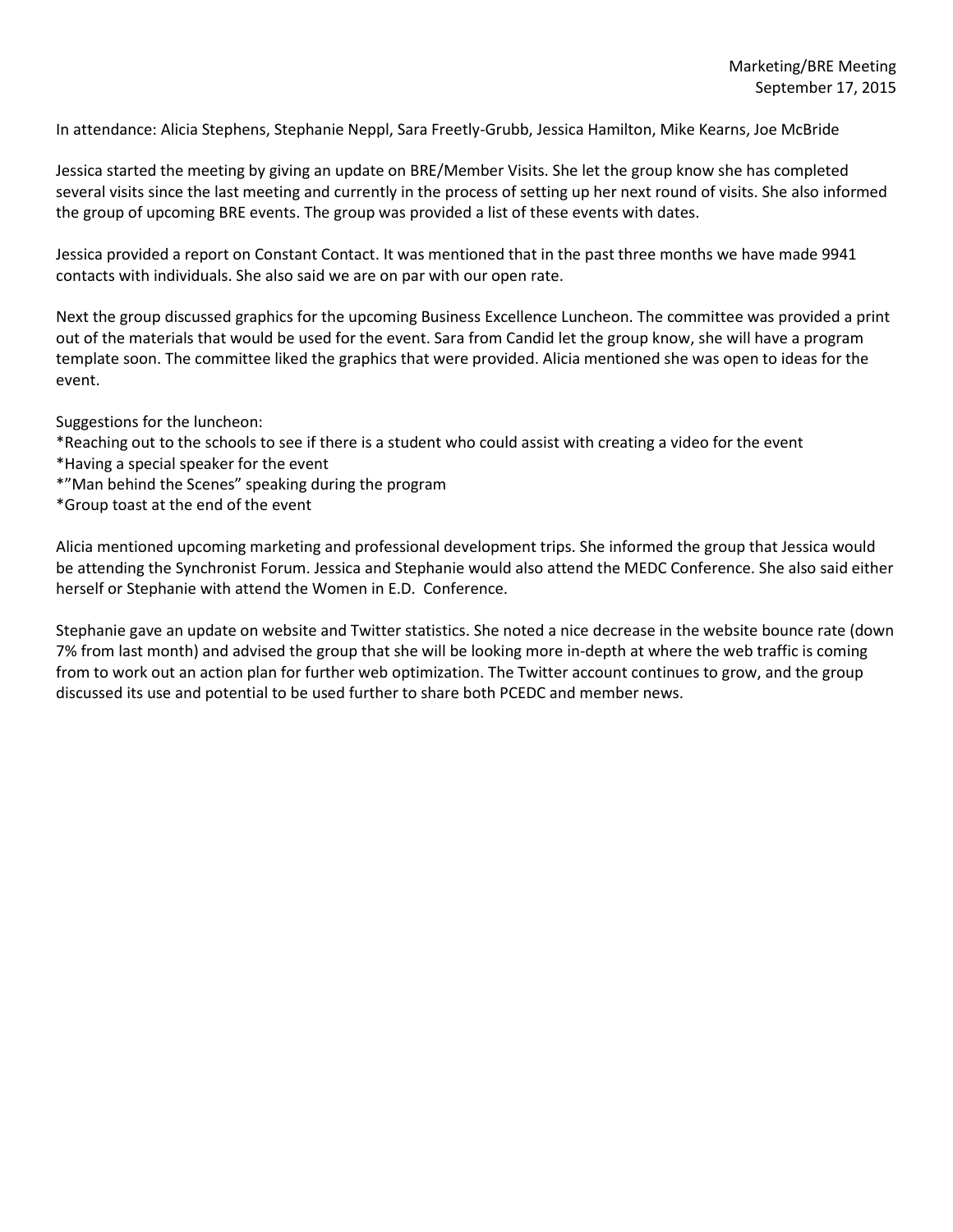Marketing/BRE 8/13/15

In attendance: Alicia Stephens, Jesse Shroyer, Jackie Carlson, Sara Freetly-Grubb, Mike Kearns, Jeff Elsea, John Engelmann, Joe McBride

The committee started the meeting by Jessica giving an update on her BRE visits and upcoming BRE events. Jessica mentioned that she has started contacting businesses again and has several visits lined up. She also mentioned a second CEO luncheon has been scheduled as well as a second Workforce Solutions roundtable has been scheduled. Jessica also reported on Constant Contact. She mentioned that the open rate for the past 3 months is 34.6%. She said that some of the emails that received a significant open rate included: Food Truck Friday (Riverside), 2015 Joint Luncheon Invite, and the July and August newsletter.

Alicia reported on recent marketing and professional trips. She mentioned she attended the KCADC BBQ Crawl as well as the CAR Exec Briefing and will be attending the Area Development Women in Economic Development Forum in Chicago October 25-27.

Jesse reported on Google Analytics and Twitter. She mentioned in June there were 1535 page views and in July there were 1285 page views. She said that the two pages that attract the most attention are the Twin Creeks KC page and page that lists the companies in Platte County that are hiring. Jesse reported that the number of Twitter followers has increased and the number of mentions on Twitter has also increased. Mike Kearns gave a couple suggestions to increase our statistics and engagement on social media.

Next the committee started discussing themes for the Annual luncheon. The following suggestions were made.

Globally Invested Locally Connected Manufacturing Our Own Success Multiplying Business to Supply Growth Supplying Success to the Metro Firing All Cylinders Revving Up Success No Limit to the Speed of Growth Orange Barrels of Fun Driving Growth Platte County Kansas City's Growth Engine Igniting Growth

Jessica will send out the updated listed of suggestions for the committee to review and thinking about.

Alicia announced this is Jesse's last meeting as her contract ends at the end of this month.

The next meeting is scheduled for Thursday, September 10th 3:30pm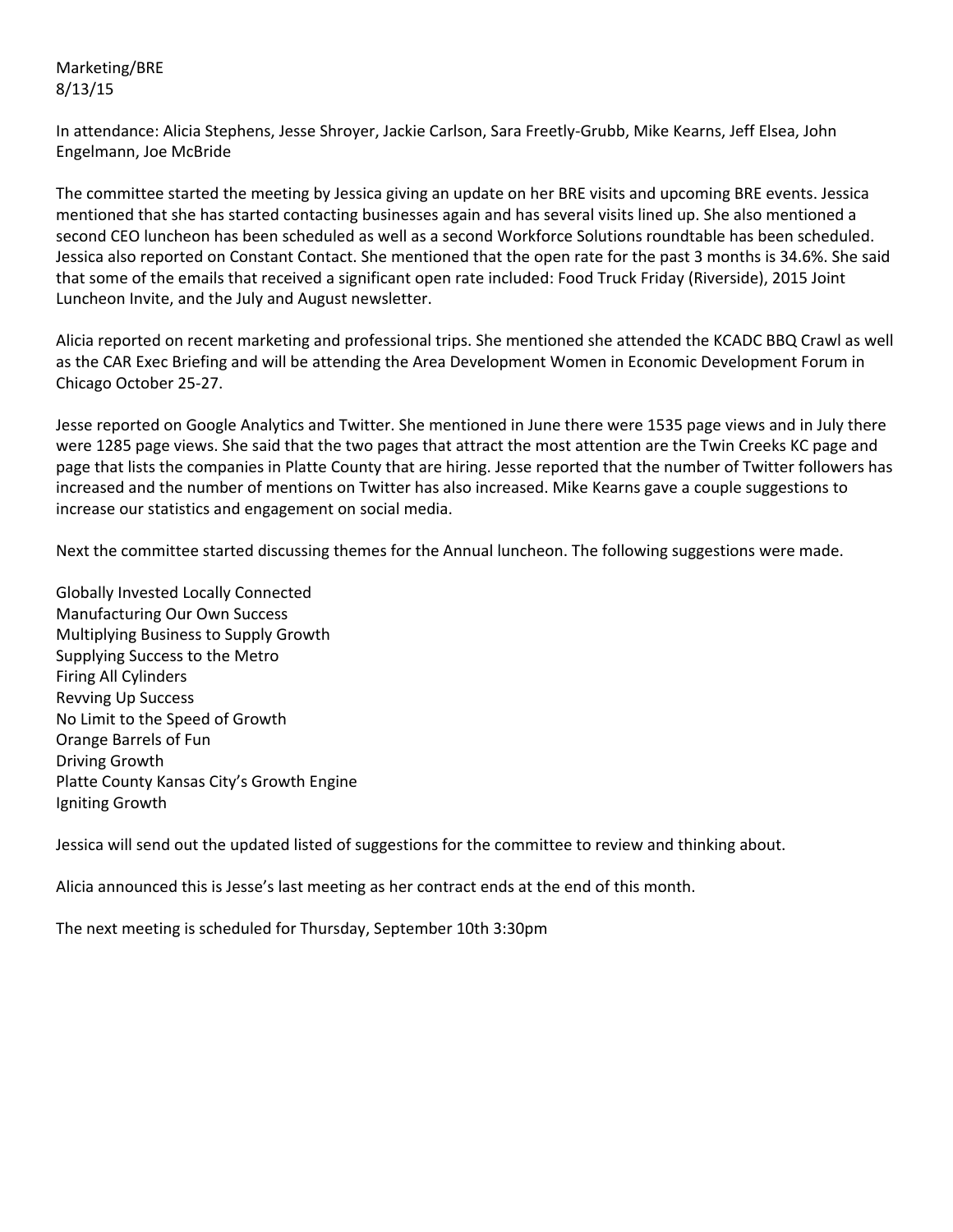Marketing/BRE Meeting 5/14/15

In attendance: Lisa Weatherly, Jeff Elsea, Alicia Stephens, Jesse Shroyer, Jessica Hamilton, Jackie Carlson

The meeting started off by Shroyer mentioning up and coming marketing events she would be participating in. She will travel to Chicago for a consultant event. Shroyer told the group that there has been an increase in web hits from the Chicago and Dallas area after PCEDC attends a consultant event.

Stephens mentioned she would be attending Lakeside with the Locators this year.

Next Shroyer went over the Google Analytics for the month of April. There were 1,107 page views for the month and 63.94% new sessions. Of the users for the month of April, 64.1% were new and 35.9% were returning. Shroyer mentioned a new data set she would start tracking in Google Analytics, which would show where the web hits were coming from. Shroyer noted that the top pages viewed were the landing page, Twin Creeks KC reports, and the Work page (where we list companies that are hiring). She also made note of the follower growth on Twitter, PCEDC has gained 26 new followers for the month of April.

Shroyer provided a Candid Marketing update for the committee. She mentioned the PCEDC now has a consistent logo and fonts to be used on material. Candid has also provided a PowerPoint Template, letterhead template, and updated the tag line.

Shroyer also gave an update on the Community Development Day Golf Event. She reported that the save-the-date has been sent out and Invite will be sent out shortly. She will also be sending the sponsorship letter out.

Hamilton provided a report on Constant Contact usage. She mentioned that the open rate for the past 3 months was 34.6% and has a 2.9% click through rate. Hamilton made note that the Roast Invitation had an open rate of 42.4% and the save-the-date for the Community Development Date had a 45.8% open rate.

Hamilton also gave an update on the Roast of Councilman Ford and mentioned we had several table sponsors, and the attendee list was growing. She mentioned that the PCEDC would be hosting the Critical Conversation Lunch on 5/28 and she was in the process of calling companies to make sure they can attend. The lunch will take place at the National Golf Club.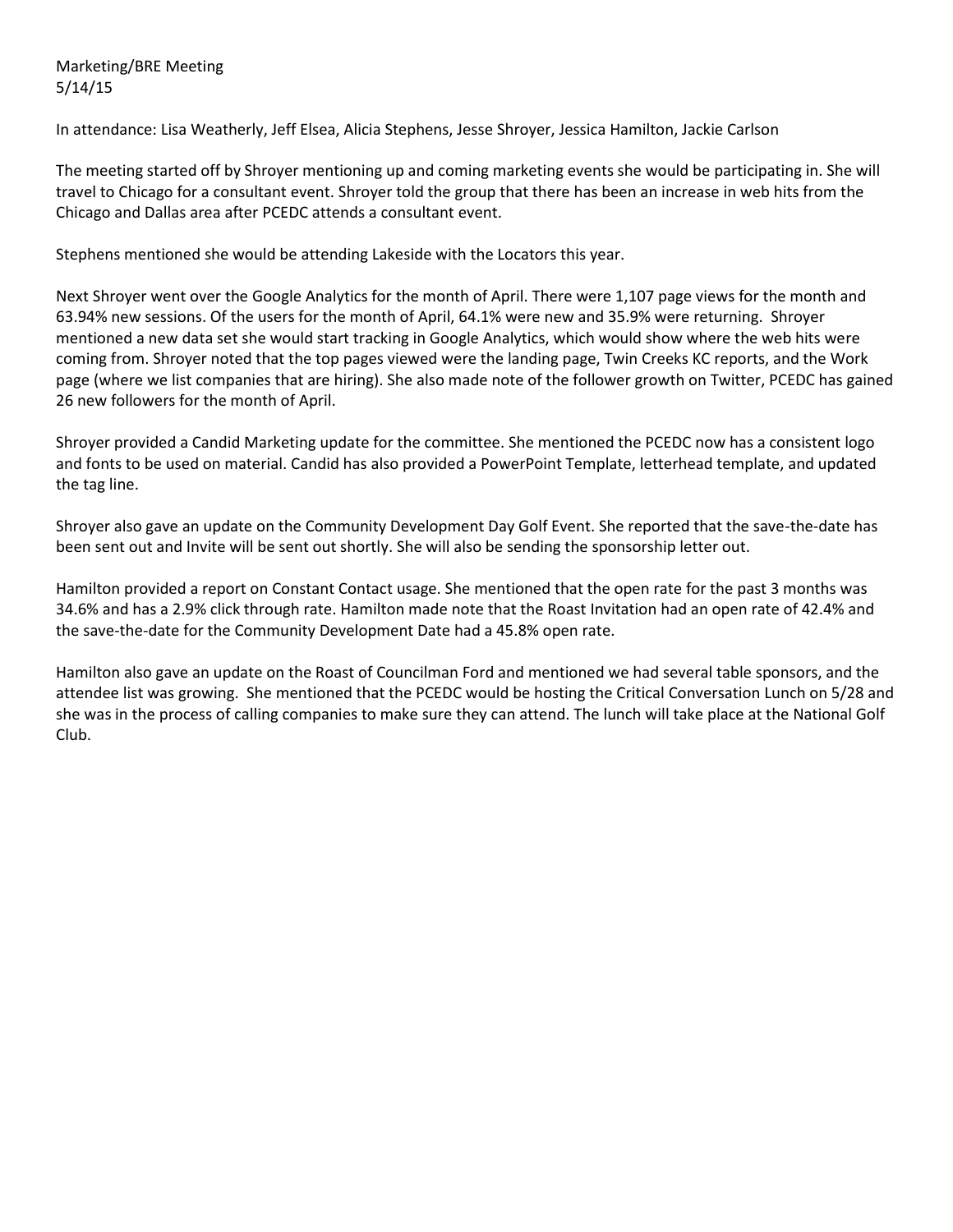In attendance: John Engelmann, Mark VanLoh, Mike Kearns, Alicia Stephens, Jesse Shroyer, Jessica Hamilton, Jeff Elsea, Sean Corsey (KC Testing and Engineering), Nick Vandee, Sara Freetly-Grubb, Jackie Carlson, Rosemary Salerno

Jessica started the meeting off by reporting on Constant Contact and upcoming BRE events. Jessica informed the group that for the last 3 months the open is 32.6% and the bounce back rate is 5.4%. She let the group now she has doubled checked the bounce back email list, to make sure the correct information is listed. She also let the group now we had high open rates and clicks for the March and April PCEDC newsletter emails.

Next Jessica reported on the upcoming BRE events. She advised the group that she is in the processes of 2 member roundtables. The first will be held in May and this will be an opportunity to share Platte County project updates with our members and have the community leaders provide updates as well. She also mentioned that she is working with Haldex to schedule a business tour in May. Jessica reported that she is also in the process of scheduling a CEO luncheon at the National Golf Course. The plan is to invite 15-20 CEOs from Platte County businesses to discuss critical issues to doing business in Platte County. Lastly, she is in the works of scheduling an H/R roundtable. The plan is to host the first one in May or June.

Sara from Candid Marketing reported on the materials she was working for the Ford Roast and the Community Development Day. She provided to different save-the-date templates for the Roast. The group discussed which template they liked the best. She also let them know she is working on the invite and should have it done soon. She also presented templates for the Community Development Day invite. The group discussed which template they liked best for the event.

Jesse and Jessica both reported on their recent marketing and professional development trips. Jesse discussed her trip to Chicago and the consultants she had the opportunity to meet with. Jessica provided a quick recap of her trip to Little Rock to participate in the Mid-South Basic courses.

Marketing Analytics Report -

Jesse reported on the PCEDC website and analytics through Google which showed the most popular landing page for visitors has been the Twin Creeks Study, About Us/Staff, Board of Directors and our Work page where the PCEDC posts links to local companies hiring. There were a total of 558 web sessions 60.5% were new visitors.

Jesse also reported on the social media activity of the PCEDC specifically with Twitter. Followers are up by nearly 100 over the previous month with the most popular tweet being that with our employment listings in the County.

# Development Day Recap -

The committee reviewed the Save the Date Options from Candid Marketing and chose a design theme. The Save the Dates will be going out within the next couple of weeks. The event will be held at The National on Monday, June 29th with booths for our communities to set up for free along with paid sponsors. Details are forthcoming as we have a meeting set with our subcommittee on the golf aspect to help plan the day accordingly.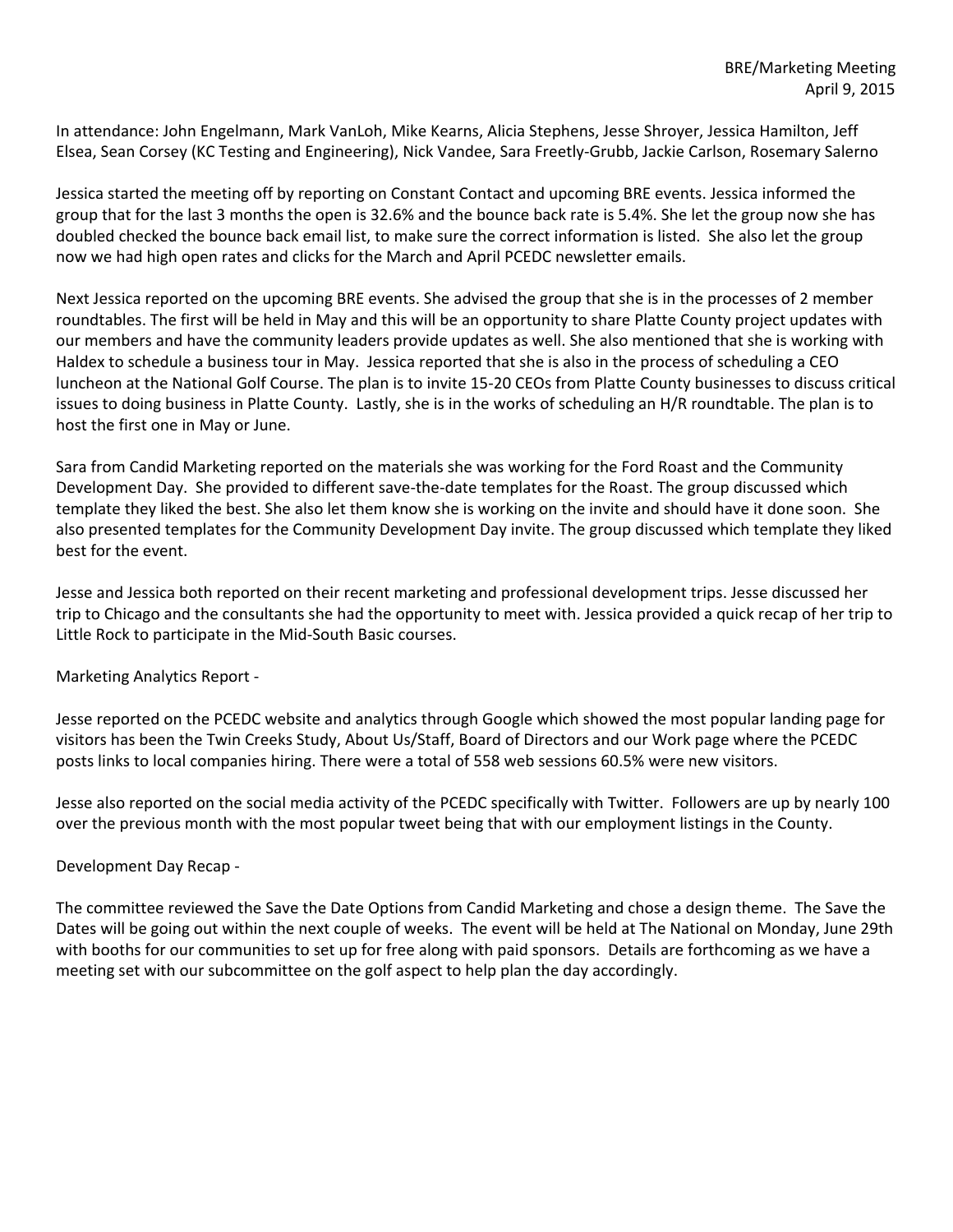Marketing/BRE Meeting 3/13/15

In attendance: Joe McBride, Jeff Elsea, Mike Kearns, Alicia Stephens, Jesse Shroyer, Jessica Hamilton

The meeting started by Shroyer giving an update a Google Analytics. She mentioned the numbers were down from the previous report due to several factors. Alicia stated the PCEDC has not been posting as much due to the unfilled marketing position. She stated that the website will soon be updated and we will start posting material to the website to drive up traffic numbers. Jesse will also post a recap of the March luncheon which should increase traffic numbers.

Jesse also gave an update on the Twitter followers. The number of followers is down due to Alicia removing several since she could not make a connection between their personal account and the PCEDC Twitter account.

Jess also reported that she and Alicia met with Sara from Candid Marketing to discuss a revised proposal to help with PCEDC marketing material. The new proposal would include the following items:

- Consistent logo
- Changing the PCEDC tag line
- Presentation template
- Specific graphic for June/Sept. luncheons and Business Expo

Jesse also mentioned that they would like to get some advice from Sara on how to spread "good news".

Kearns made the comment that our Constant Contact emails are not Mobil friendly. The committee agreed to address the issue and look for a platform that would be more compatible.

Kearns also mentioned tracking the number of "opens" on Constant Contact by cell phones to see if a new platform made a difference.

Jesse stated that eventually we would like to refresh the website, but it is not at the top of the list right now.

Jesse mentioned that they also discussed possibly having a template for E-News letters or for a postcard mailing.

Alicia mentioned that KCP&L will potentially provide funding for some of the marketing efforts.

Jesse also informed the group of some of the marketing events she would be participating in.

- Meet the Consultants
- Area Development Council
- Lakeside with the Locators
- Events with KCADC and MO Partnership

Jessica then discussed Business and Retention efforts with the group. The group first looked at the Data Quality Index Report from 1/1/2013-12/31/2014, which is pulled from Synchronist. Alicia explained this report identifies companies who may be at risk of leaving Platte Count. She also mentioned we pay particular attention to the "Growth" and "Risk" factors. Any company with a 50 or higher we try to schedule a visit with the company to see if they are having any issues. The company names were removed from the report prior to the meeting.

Next the group looked at the Strengths/Weaknesses report from Synchronist with the date range of 1/1/2013- 12/31/2014. Jessica explained this report helps the PCEDC identify common issues business may be having. The report provides personal comments that help address specific issues with those businesses. Jessica pointed out that public transportation and workforce availability generated the most responses and negative comments. The company names were removed from the report prior to the meeting.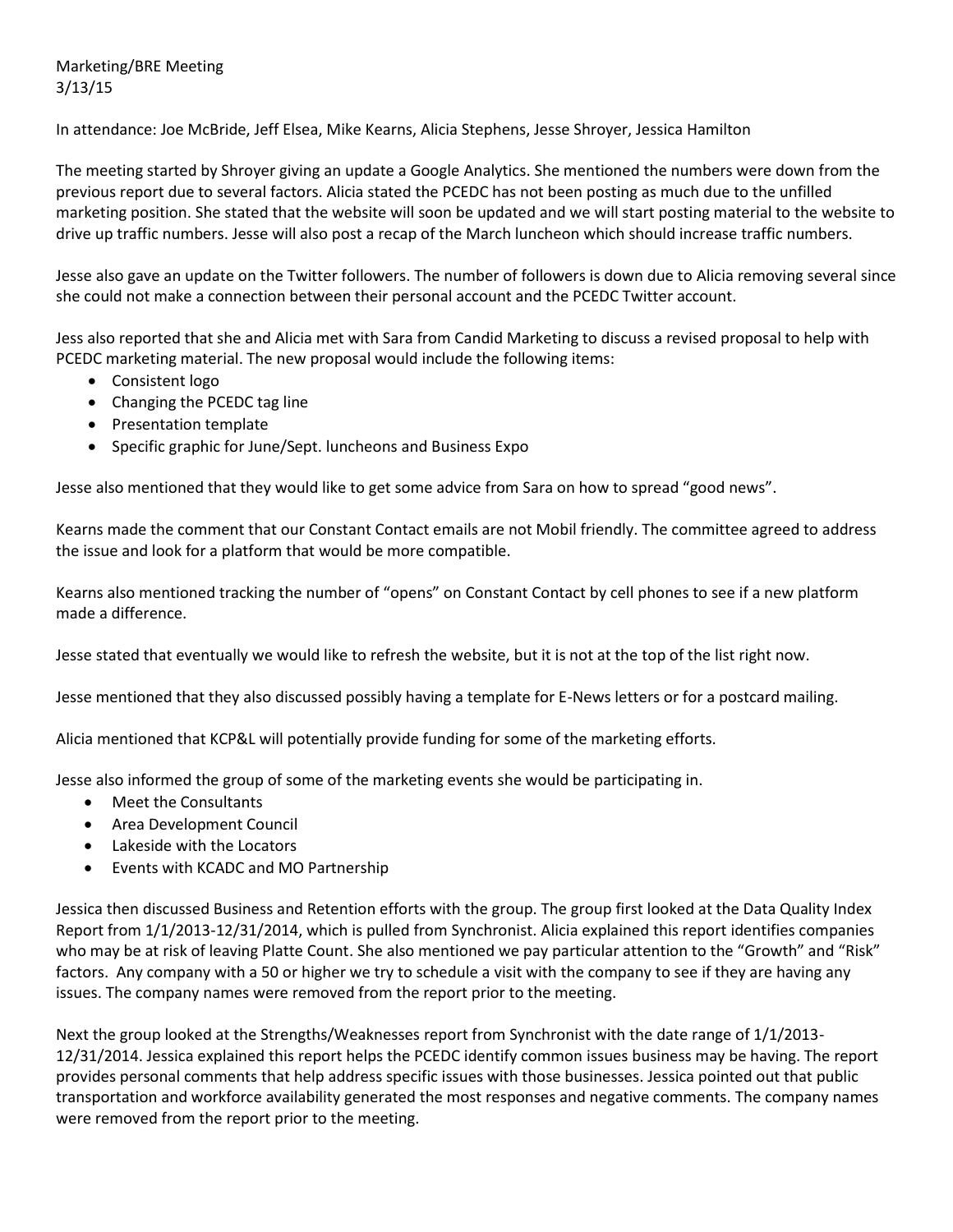Alicia also mentioned we would like to have another roundtable discussion with HR managers in the area. Jessica is working on a list of HR managers to invite to the roundtable.

Jessica let the group know it is time to start planning the next business tour. Jeff Elsea mentioned that he spoke with Helmut Derra from Haldex and we would be more than happy to host a business tour at Haldex. Jessica will reach out to Helmut to schedule a tour.

Alicia briefly went over the retention process used for DFA. She wanted to make sure the group was update on the efforts the PCEDC, EDCKC and State used in order to retain the business.